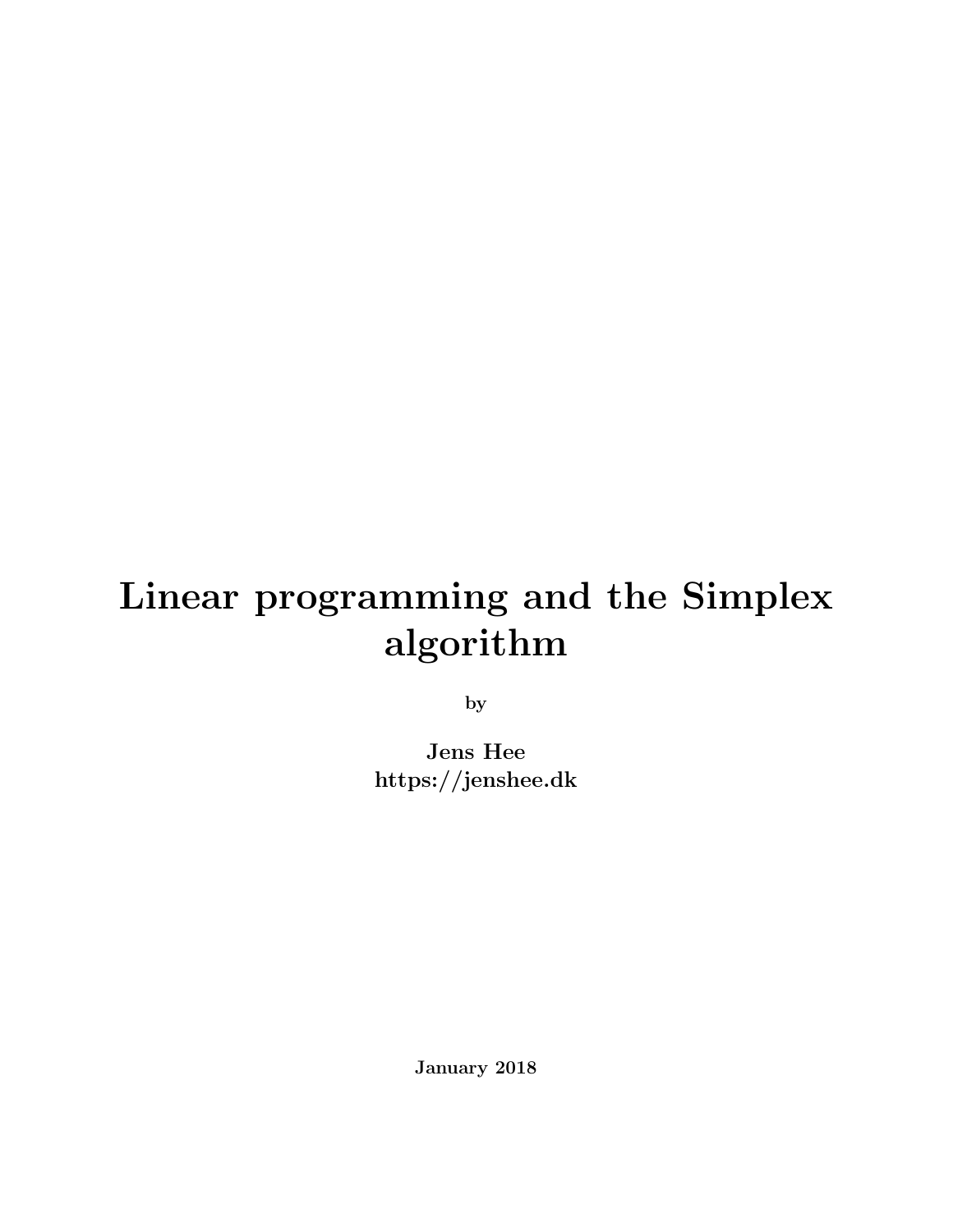# Change log

### 20. January 2018

1. Document started.

### 29. January 2018

1. Quadratic programming added.

#### 13. March 2020

1. Meta data added.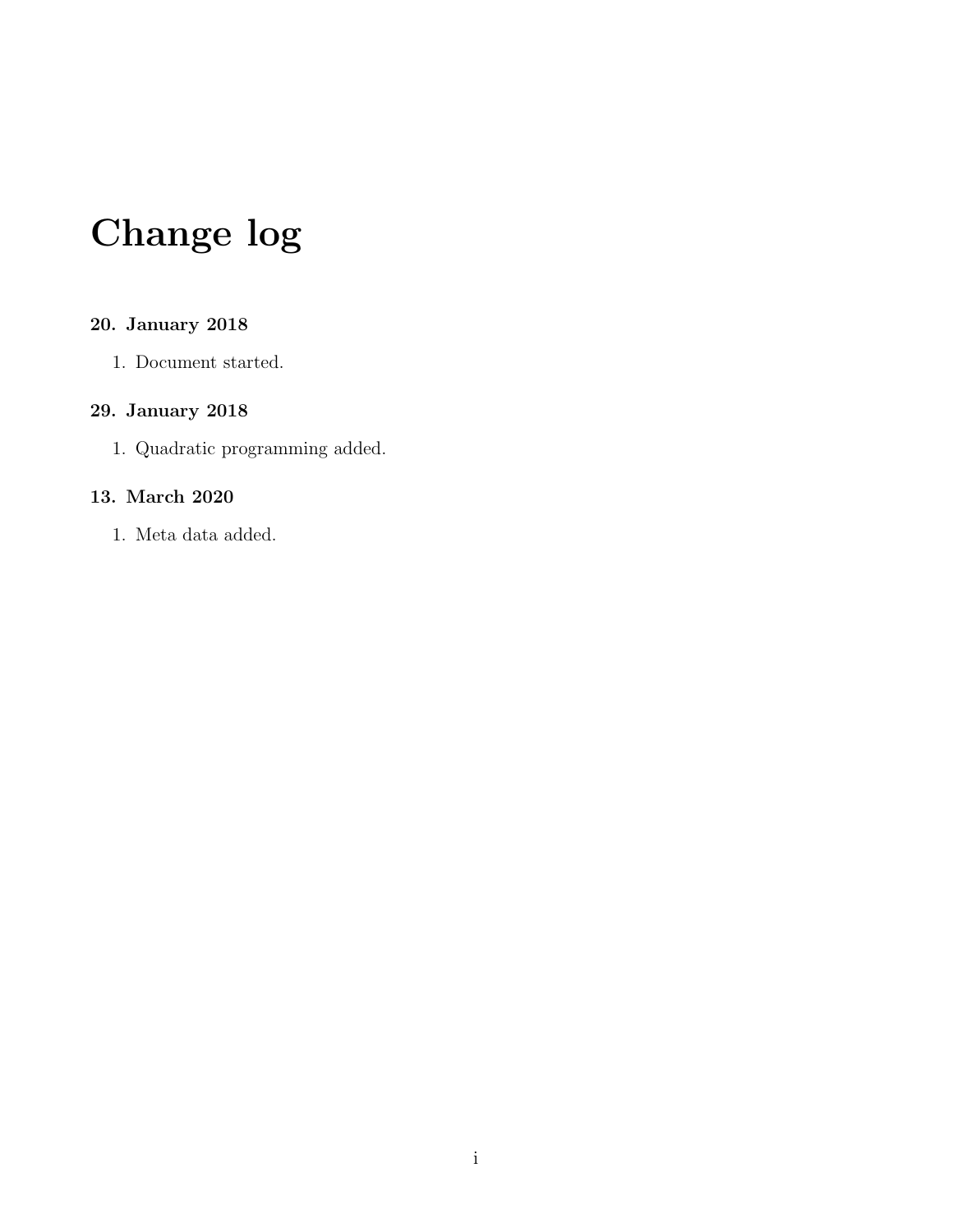# **Contents**

|  | 1 Linear programming    |                |
|--|-------------------------|----------------|
|  |                         |                |
|  |                         |                |
|  |                         |                |
|  |                         |                |
|  |                         |                |
|  |                         |                |
|  |                         |                |
|  | A Quadratic programming | $\overline{5}$ |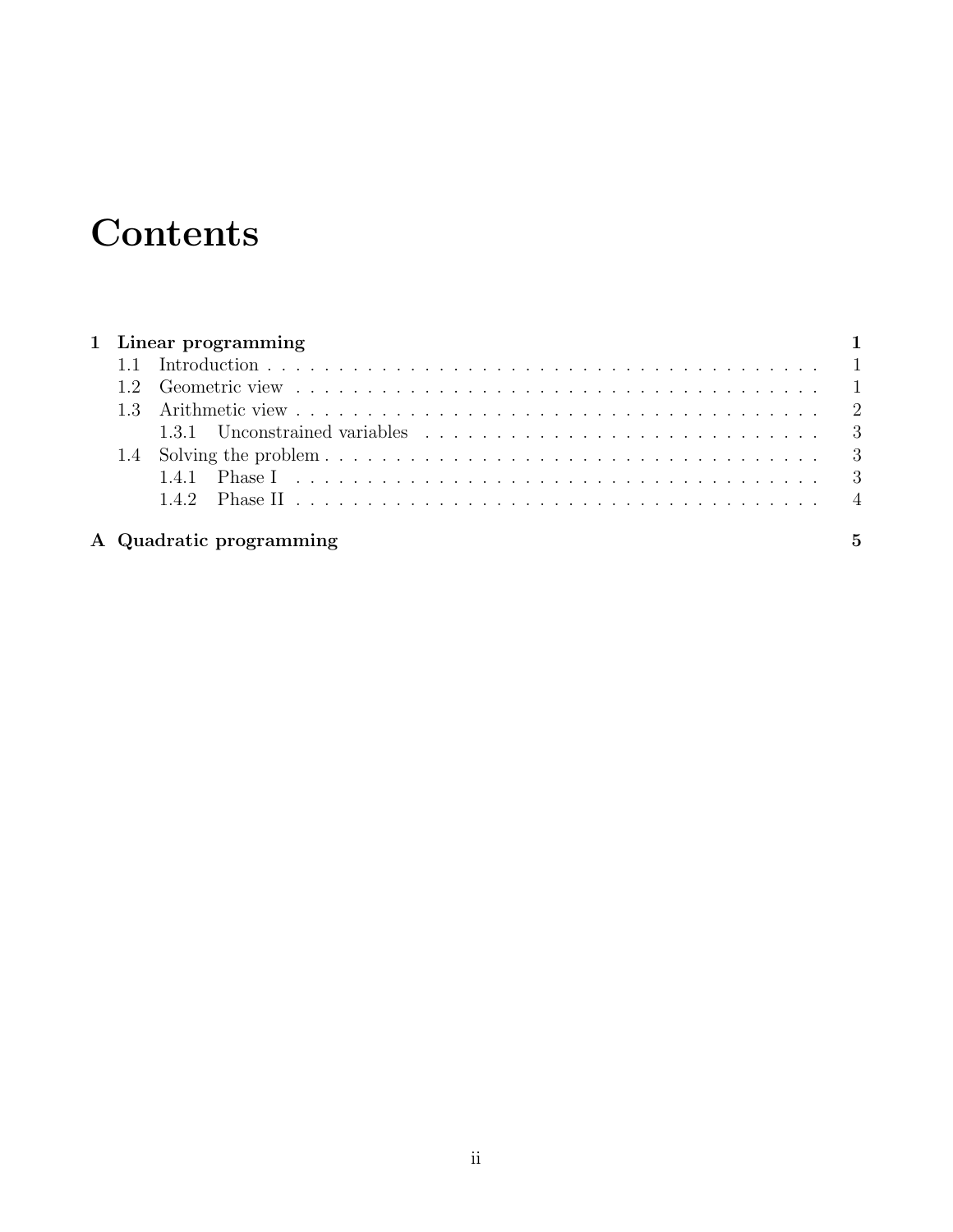### <span id="page-3-0"></span>Chapter 1

## Linear programming

### <span id="page-3-1"></span>1.1 Introduction

Optimizations are used in a large number of situations. Examples are least square fit, mini-max approximation, the travelling salesman problem and the knapsack problem. This document concentrates on a class of problems called linear programming where a linear function is maximized or minimized subject to linear constraints. The related problem quadratic programming is briefly covered in Appendix A. An linear programming example is:

Maximize:

subject to the constraints:

$$
\begin{array}{rcl}\ny & \leq & 8 \\
x & + & y & \leq & 12 \\
2x & + & y & \leq & 20\n\end{array}
$$

 $x + 2y$ 

### <span id="page-3-2"></span>1.2 Geometric view

The above constraints are shown in Figure [1.1](#page-4-1) together with the object function (the function to be maximized).

Assuming  $x \geq 0$  and  $y \geq 0$ , it is seen that the constraints form a polygon. It is also clear that the maximal solution is found by translating the object function as much as possible to the right.

If the problem is ill-formed the polygon is unbound and there is no final solution. If for example the assumption x and y being positive are removed and a minimum solution is desired, the object function can be moved infinitely to the left.

A linear Programming problem may have no solutions at all, if the constraints contradicts. An example is shown i Figure [1.2.](#page-4-2)

In general, where more variables are used, the constraints form a hyper polyhedron and the object function is a hyper plane. The solution can be found by translating the hyper plane until the optimal solution is found.

Note that the solution is at one of the corners of the hyper polyhedron. The Simplex algorithm searches through the corners in order to find a solution.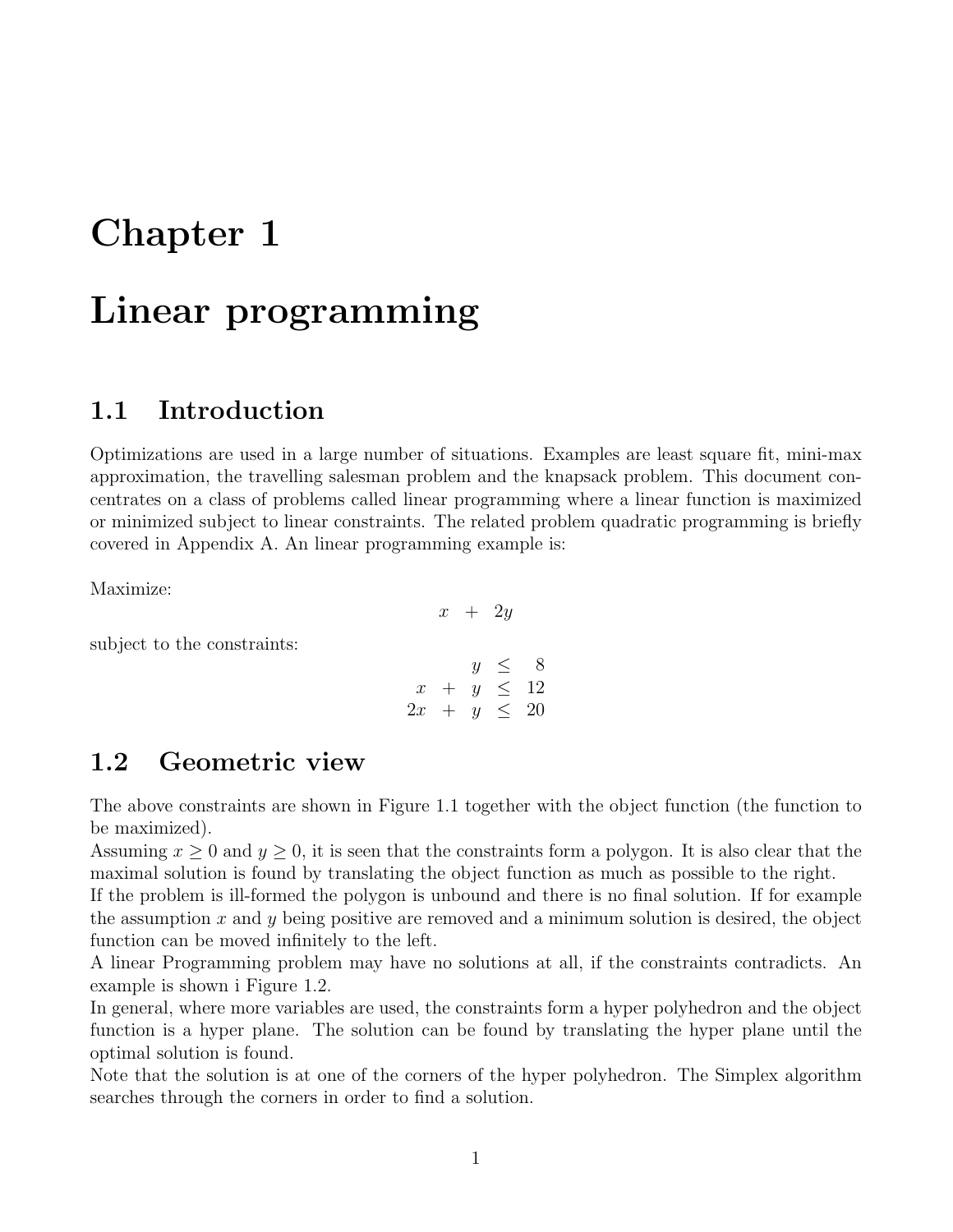The algorithm is divided into two phases: Phase I finds a corner and Phase II then searches from one corner to the next, increasing the object function at each iteration.



<span id="page-4-1"></span>Figure 1.1: Simple example



Figure 1.2: Example having no solution

### <span id="page-4-0"></span>1.3 Arithmetic view

In general each constraint can be an equality (=) or an inequality ( $\leq$  or  $\geq$ ). The  $\geq$  can be changed to  $\leq$  by changing the sign on each side of the inequality. By adding a positive so called slag variable on the left side of the inequality it can be changed to an equality. This means that the constraints in any linear programming problem can be written on the form:

<span id="page-4-2"></span>
$$
\sum_j a_{ij} x_j = b_i
$$

where the variables  $x_j$  may be constrained as follows:

$$
\begin{array}{rcl}\n a & \leq & x_j < & \infty \\
 -\infty & < & x_j < & b \\
 a & \leq & x_j < & & b \\
 -\infty & < & x_j < & \infty\n \end{array}
$$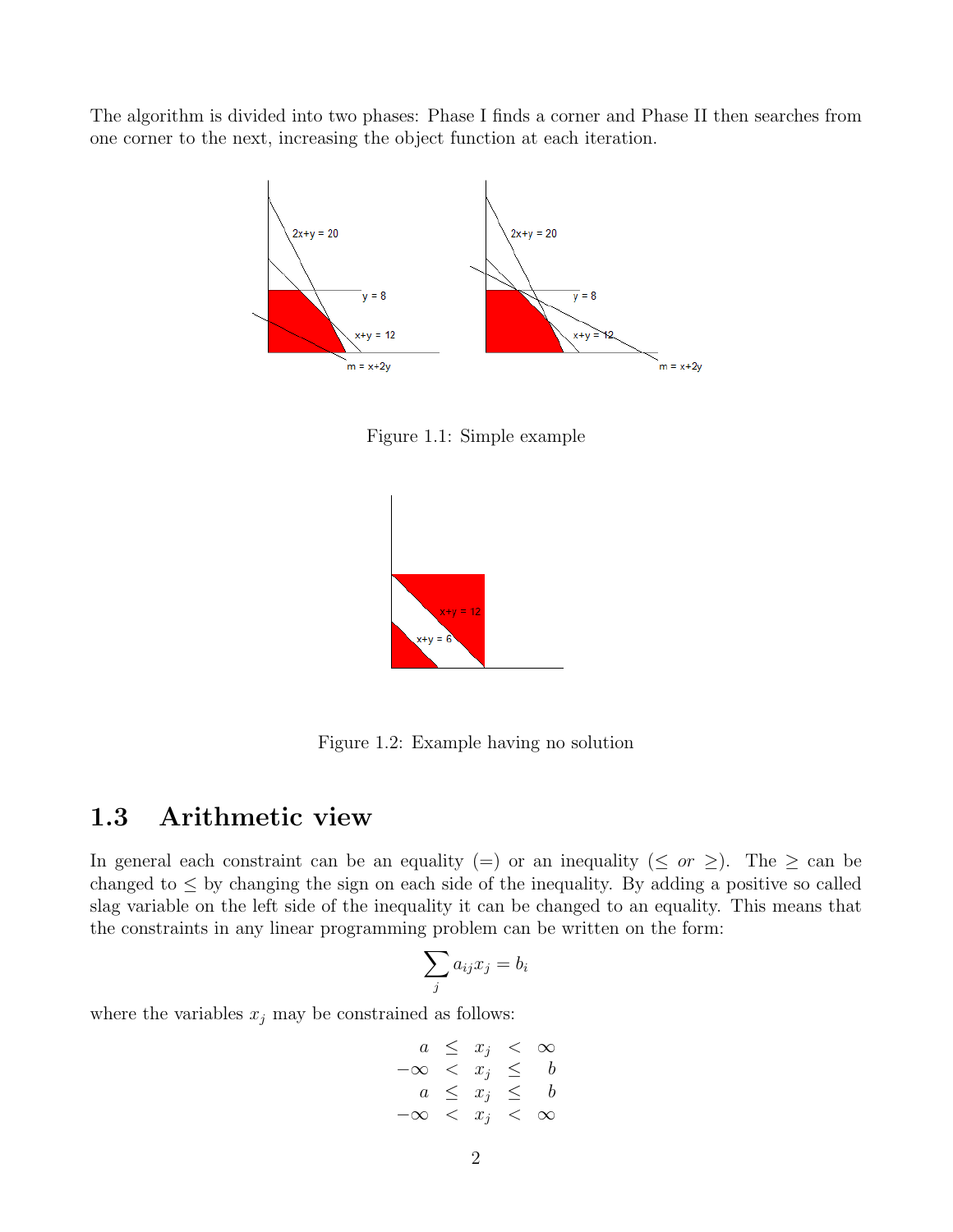The upper limit of the third variable constraint can be removed by adding it to the linear programming problem. Now the variable constraints, by a shift and/or negation of the variable, can be reduced to:

 $0 \leq x_i < \infty$ 

or  $x_i$  unconstrained.

#### <span id="page-5-0"></span>1.3.1 Unconstrained variables

If an unconstrained variable  $x_j$  is replaced by the difference between two positive variables  $x_j =$  $z1_j - z2_j$  all variables will be constrained by:

$$
0 \leq x_j < \infty
$$

However, this approach may lead to numeric problems, when solving the linear programming problem. Since the unconstrained variables do not influence the solution a better approach is to eliminate these variables from the linear programming problem, solve the reduced problem and finally calculate the values of the unconstrained variables.

### <span id="page-5-1"></span>1.4 Solving the problem

As can be seen from the above, any linear programming problem can be written as:

Maximize or minimize:

$$
\sum_j c_j x_j
$$

subject to the constraints:

$$
\sum_j a_{ij} x_j = b_i, \qquad b_i \ge 0, \qquad x_j \ge 0
$$

It can be proven that among the solutions only the basic feasible solutions are necessary to consider. If the A matrix above has n columns and  $m$  rows a basic solution is a solution where  $m - n$  variables are set to zero and the resultant variables are found by solving the resulting m by  $m$  matrix. The solution is found by a sequence of row operations, but only solutions where  $x_i \geq 0$  are feasible. Once a basic feasible solution is known, all other basic feasible solutions can be found by appropriate row operations.

#### <span id="page-5-2"></span>1.4.1 Phase I

In Phase I a basic feasible solution is found if possible. This is done by adding a set of so called artificial variables to the set of equations. These variables must be zero in order not to alter the problem. This is achieved by first requiring them to be positive, then minimizing their sum, keeping the other variables  $\geq 0$  using row operations. If the minimum is zero, then all the artificial variables are zero and a basic feasible solution has been found, otherwise the original problem has no solution.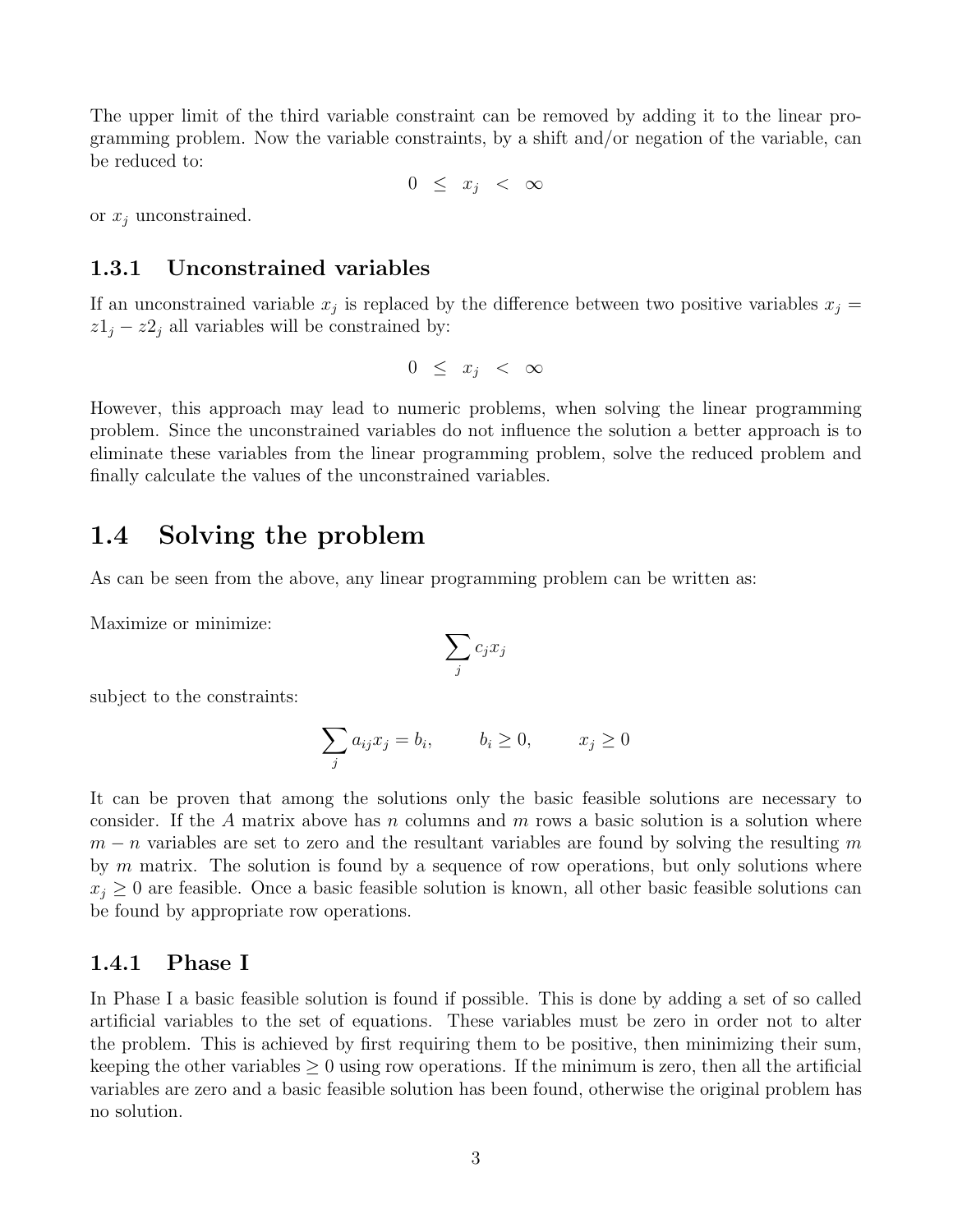### <span id="page-6-0"></span>1.4.2 Phase II

If a basic feasible solution is found in Phase I, then Phase II is used used to find the optimal solution using row operations. In the following it is assumed a minimum solution is desired. At each iteration a pivot element is chosen so that the coefficient of the object function in the pivot column  $k$  is negative. Often the leftmost negative is chosen for simplicity. The pivot element must be positive for the solution to be positive, since the right hand side is positive. The pivot row is the row where the pivot element has the least quotient  $b_i/a_{ik}$ , in order to keep the right hand side positive after the row operations.

At each iteration a new basic feasible solution is found and the object function is decreased. When no more negative coefficients are found in the object function, the minimum solution has been found.

If a pivot column is encountered where all elements are negative including the object function coefficient, the solution is at negative infinity.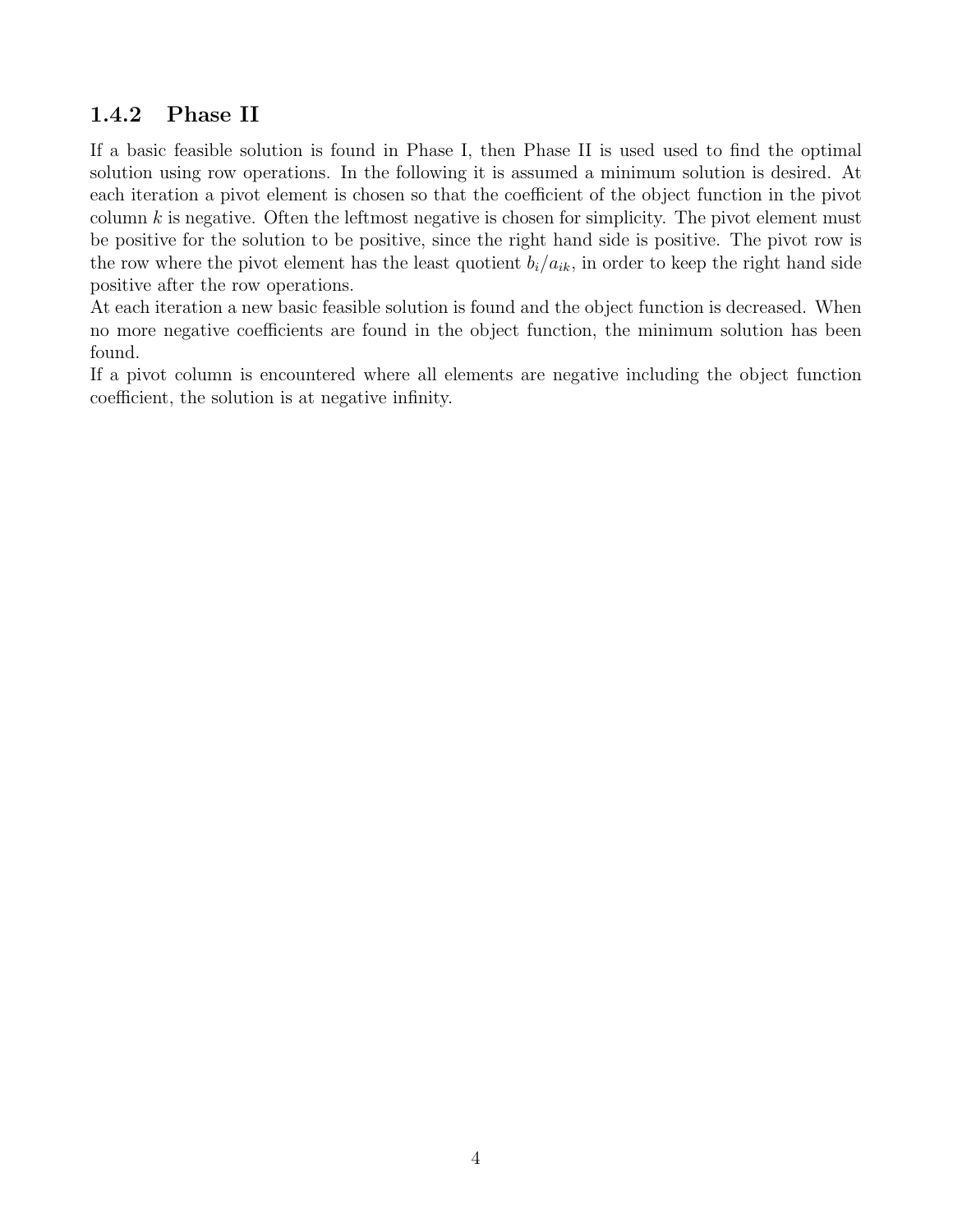# <span id="page-7-0"></span>Appendix A

## Quadratic programming

If a quadratic term is added to the object function the problem is called quadratic programming:

Minimize:

$$
\sum_{j} c_j x_j + \frac{1}{2} \sum_{j} x_j \sum_{k} Q_{jk} x_k, \qquad Q_{ij} = Q_{ji}
$$

subject to the constraints:

$$
\sum_j a_{ij} x_j \le b_i, \qquad x_j \ge 0
$$

Using the Karush-Kuhn-Tucker conditions the problem can be formulated:

$$
\sum_{j} Q_{ij}x_j + \sum_{j} a_{ji}\mu_j - y_i = -c_i
$$

$$
\sum_{j} a_{ij}x_j + \nu_i = b_i
$$

$$
x_j \ge 0
$$

$$
\mu_j \ge 0
$$

$$
y_j \ge 0
$$

$$
\nu_j \ge 0
$$

$$
\sum_{j} y_j x_j = 0
$$

$$
\sum_{j} \mu_j \nu_j = 0
$$

 $y_j$  are called the surplus variables and  $\nu$  are the slag variables. The last two equations requires  $y_j$  and  $x_j$  not being in the basis at the same iteration and correspondingly for  $\mu$  and  $\nu$ . If any  $b_i < 0$ , the equation is multiplied by -1.

The constraints are now on the same form as in section 1.4 and the problem is solved as Phase I in section 1.4.1.